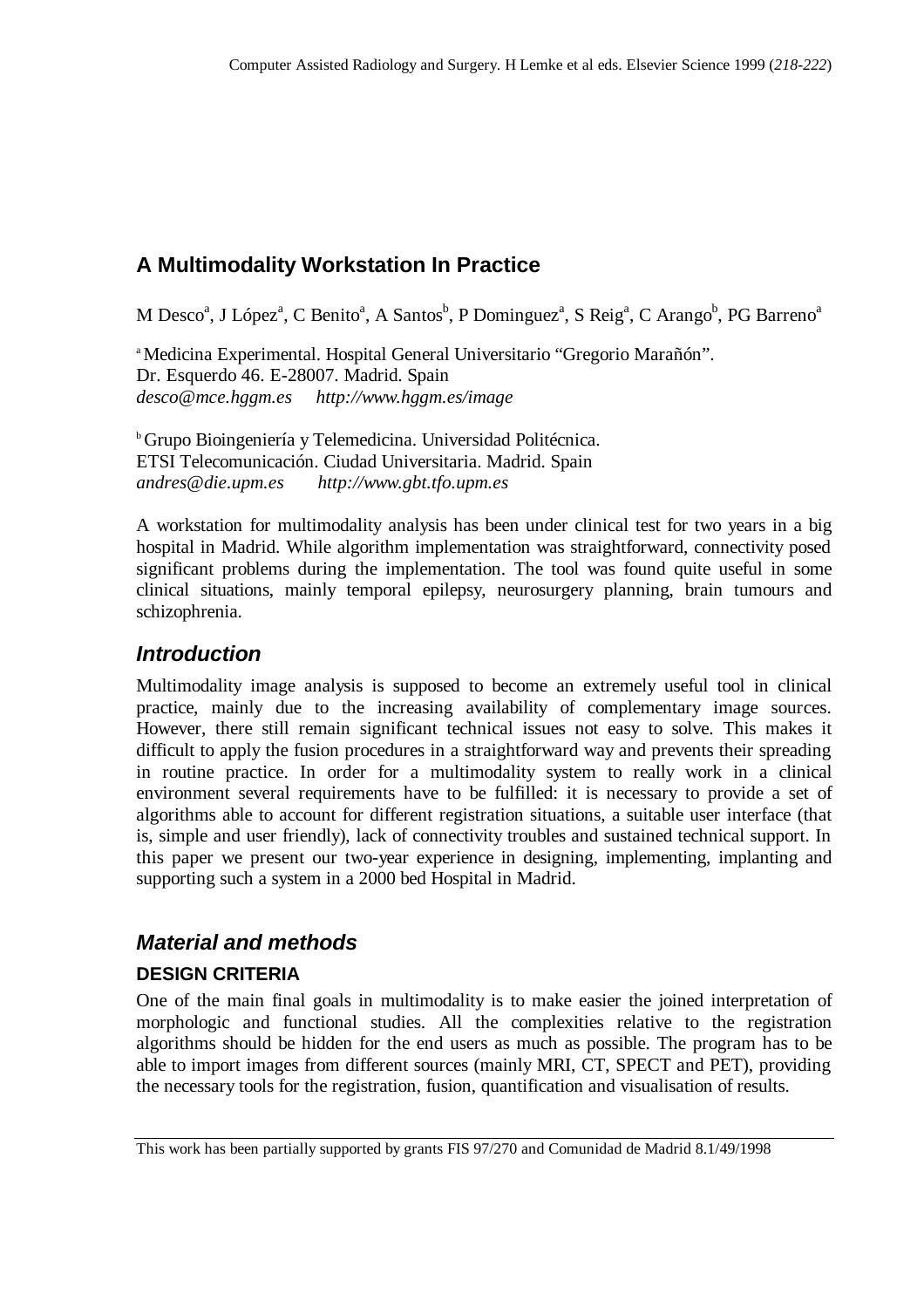The platform should be low cost, and based on standards as much as possible. The user interface has to be very simple and user friendly.

#### **IMPI FMFNTATION**

**Supported modalities and acquisition devices**: In our particular setting, connectivity was provided for all the following imaging systems: Siemens Orbiter-75 and Diacam (SPECT); Elscint Posicam HZL and Adac CPET 250 (PET); Philips Gyroscan and General Electric Signa (MRI); Philips LX and Siemens Somatom (CT). INTERFILE and DICOM media import are also supported.

**3D Registration:** Intrasubject registration makes use of two well-known and clinically validated methods: An interactive landmark-based tool **[1]** and an automatic volumetric tool based on the AIR algorithm **[2,3]**. When necessary, intersubject registration is performed by means of the SPM package, external to the application **[4]**.

**Visualization**: The platform includes standard 2D and 3D visualization tools, such as Zoom/Pan, grey level window, colour LUTs, tri-planar orthogonal viewing, 3D rendering, etc. Presentation of fused results can be performed via translucent colour overlays (Brightness –Hue fusion) or by selective superposition (shutter tool).

**Image processing**: Four types of segmentation methods were made available in the application: Manual, thresholding, region growing and clustering. The most important feature of the workstation is the quantification tool (volume and activity) of fused studies. Its main purpose is to measure PET (SPECT) activity within MRI-defined areas, since anatomical structures are much better depicted on the MRI image. A Talairach grid can be semiautomatically generated, in order to provide a fast segmentation-free quantitative analysis of the functional study.

**Platform:** The program runs on WINDOWS NT/95 using the IDL 5.x programming environment (Interactive Data Language, RSI Systems).

### *Results*

**TECHNICAL RESULTS:** Software implementation and testing of the algorithms was the easiest task in the project. Connectivity issues, on the other hand, were usually troublesome and almost no device could be straightforwardly connected, especially non-DICOM modalities, which required different degrees of 'hacking'. In our experience, despite the increasing availability of the DICOM standard, connectivity is still the most significant technical challenge in practice, especially when equipment from different manufacturers is involved.

**CLINICAL RESULTS:** The application has been under clinical validation with more than 150 patients (SPECT, PET, CT and MRI) with different pathologies, mainly brain tumours, temporal epilepsy and schizophrenia. Clinical interest was very high among nuclear medicine specialists, and lower for radiologists, though some referring clinicians were also very interested, mainly in neurosurgery planning and neuropsychiatry research.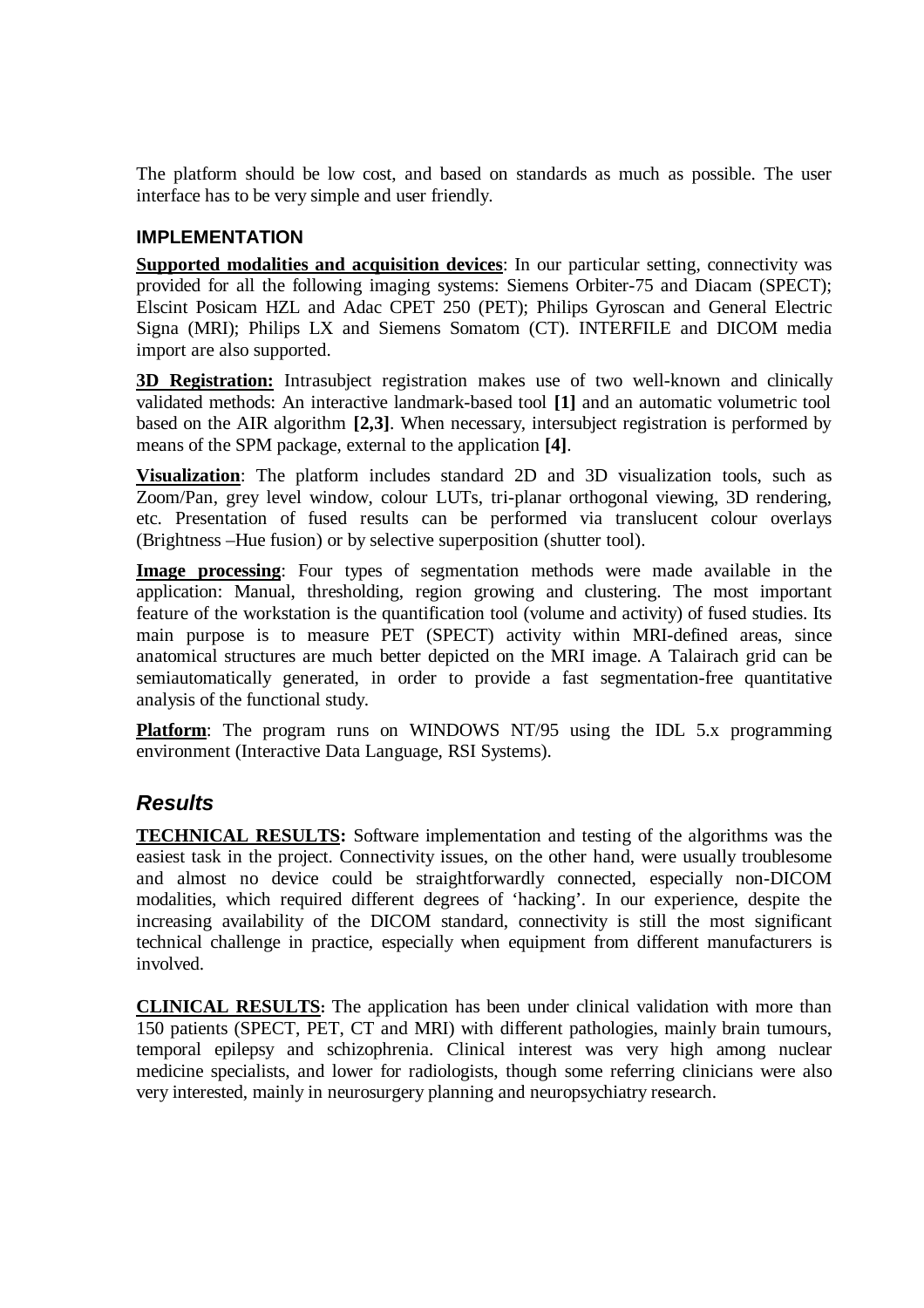CT/MRI/MRA fusion was found very useful in neurosurgery for either conventional and frame-less stereotaxy surgery planning. No other clinical applications involving CT reached a routine use.

Brain SPECT/MRI fusion was very helpful for the nuclear medicine specialists since it provides them with a detailed anatomical background. The procedure has become part of the standard imaging protocol in treatment-resistant temporal epilepsy. It was also considered very interesting in studies based on oncotropic tracers, where it provides a better anatomical localisation of the positive areas detected.

PET/MRI fusion offers advantages similar to those described for SPECT. In our centre it is mainly used for improving the accuracy of PET quantitative results in brain imaging. Some research projects on schizophrenia are making use of these quantification tools **[5]**.

### *Conclusions*

There are few tools in the market able to offer efficient multimodality capabilities, and they are usually difficult to integrate in multi-manufacturer environments. Implantation of these systems has shown to be quite laborious and support demanding. In our case, the system has yielded very good results as a tool for the joined interpretation of anatomical and functional studies. Furthermore, in some clinical situations the multimodality analysis has become a routine procedure. The key points for the success are a proper solution of the connectivity issues, the simplicity of use and an adequate technical support and user training during the implantation and after.

## *References*

- [1] Arun, K., T. Huang, and S. Blostein, *Least Squares Fitting of Two 3D Point Sets.* IEEE Transactions on Pattern Analisys and Image Recognition, 1987. **9**:698-700.
- [2] Woods, R.P., S.R. Cherry, and J.C. Mazziotta. *Rapid automated algorithm for aligning and reslicing PET images*. J Comput Assist Tomogr, 1992. **16**(4):620-633.
- [3] Woods, R.P., J.C. Mazziotta, and S.R. Cherry. *MRI-PET registration with automated algorithm*. J Comput Assist Tomogr, 1993. **17**(4):536-546.
- [4] Friston KJ, Ashburner J, Poline JB, Frith CD, Heather JD, Frackowiak RSJ. *Spatial Registration and Normalization of Images*. Human Brain Mapping,1995. **2**:165-189.
- [5] Benito C., Fernandez P., Desco M., Lampreave J., Molina V. *Multimodality imaging analysis in schizophrenia*. Eur Radiology 1999. **9**(supp 1):1363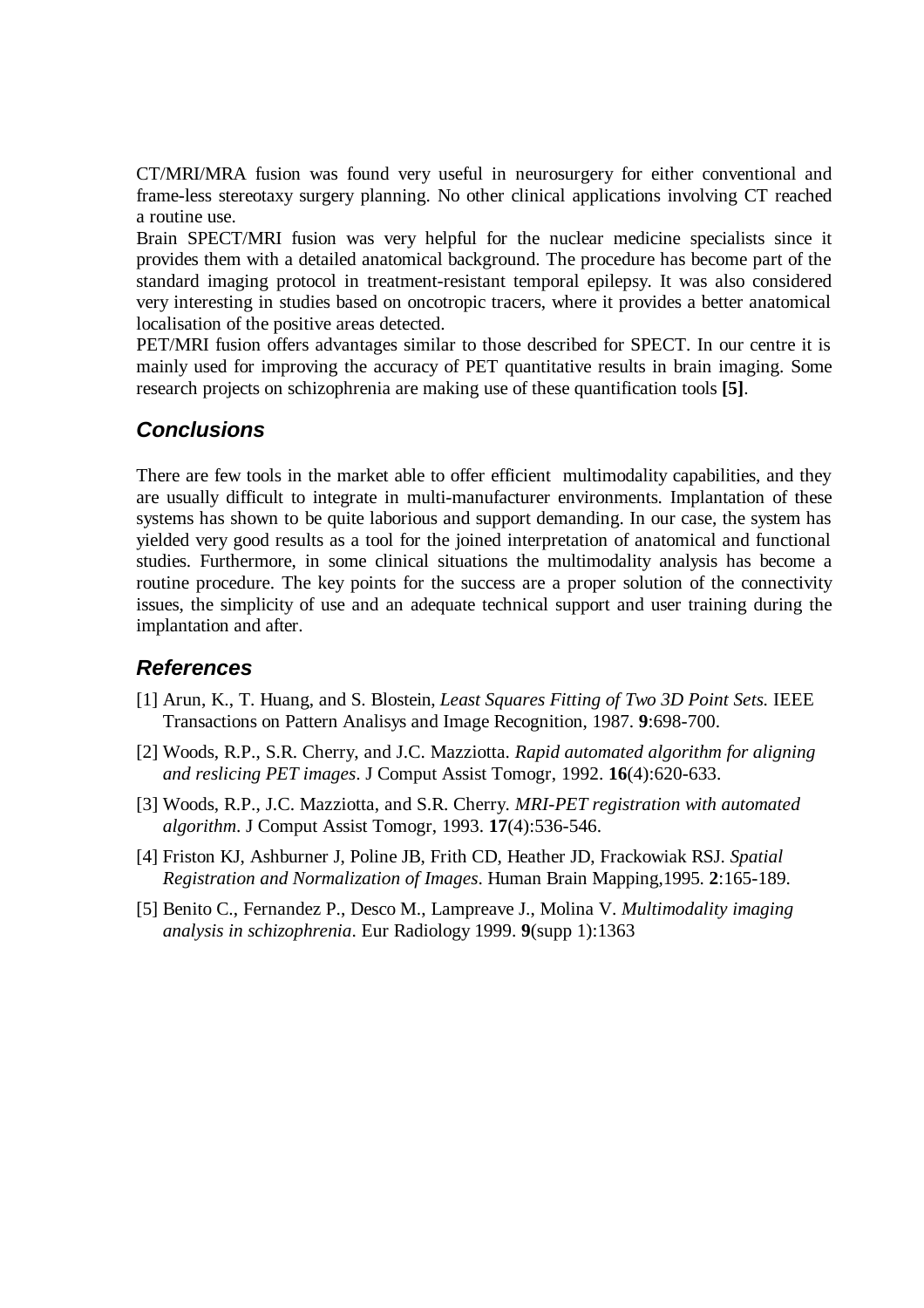

Segmentation tool: Segmentation is required in order to define ROI's and when volumetric registration is applied. The user interface is kept very simple.

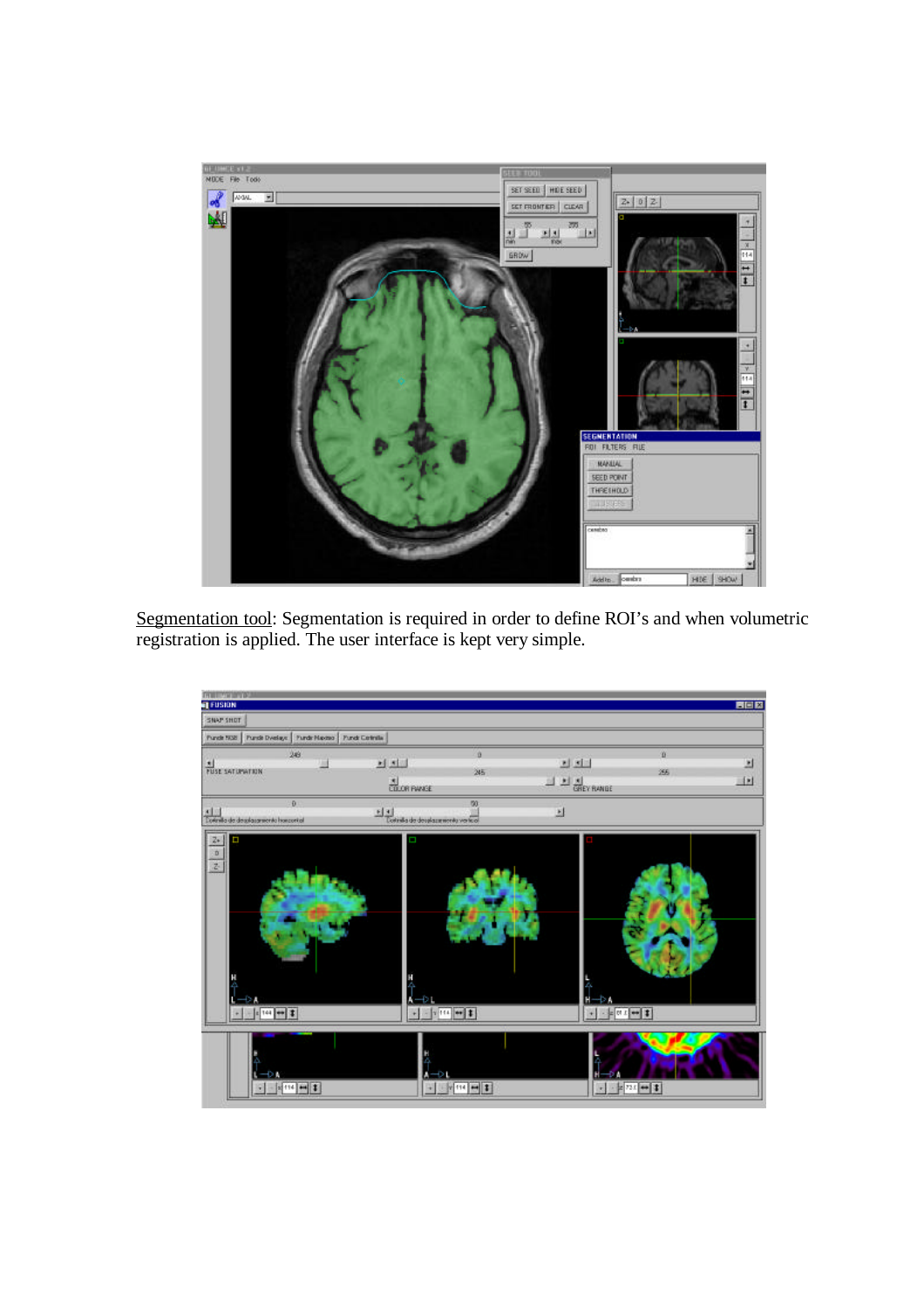

Fusion tool: Joined visualization of registered images: Brightness=MRI, Hue=PET

Quantification tool: Region volume and PET activity are measured on areas previously defined on a registered MRI (Frontal lobe, in this picture).